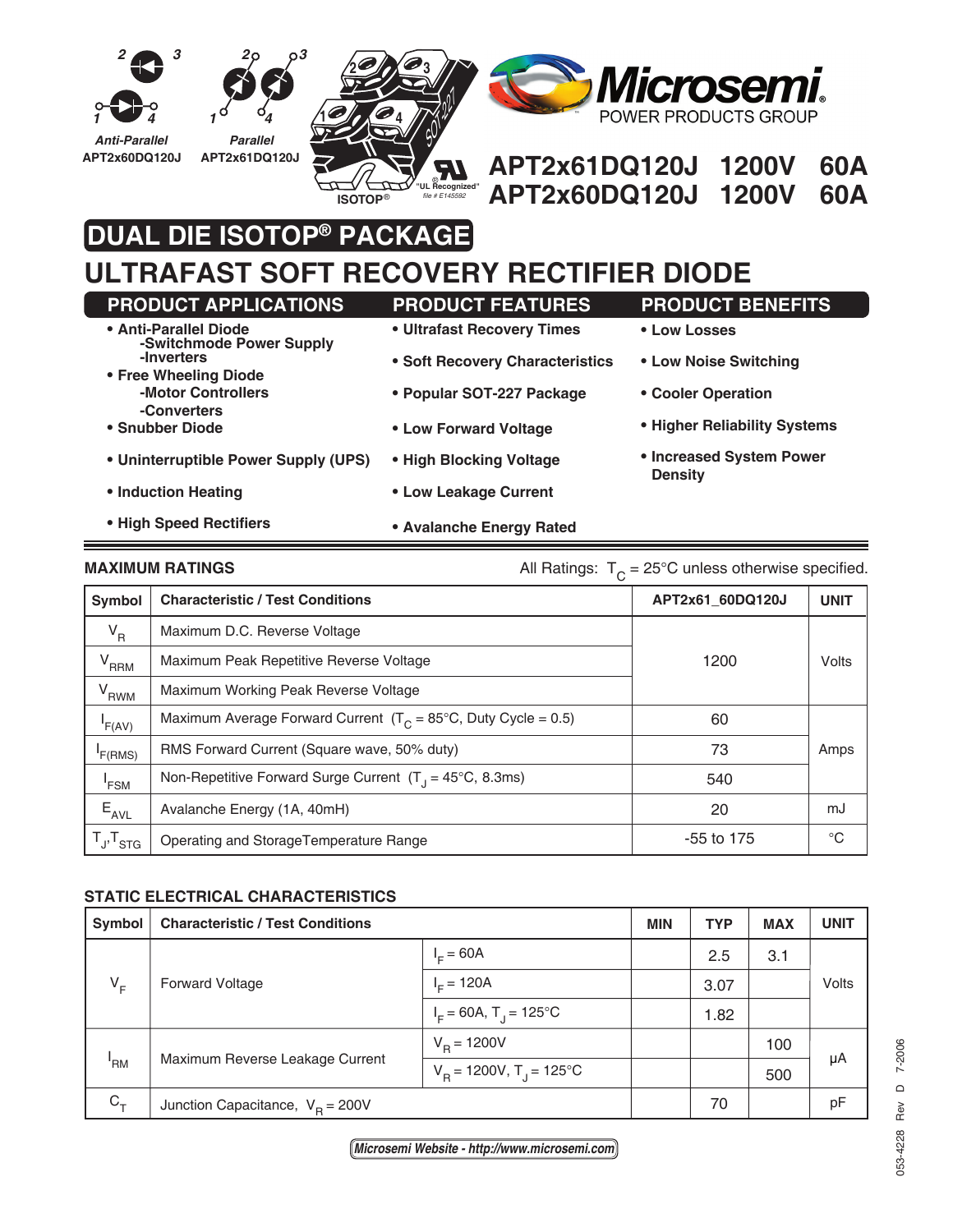#### **DYNAMIC CHARACTERISTICS APT2x61\_60DQ120J**

| Symbol           | <b>Characteristic</b>                                                                                             | <b>Test Conditions</b>                                                                                   | <b>MIN</b> | <b>TYP</b> | <b>MAX</b> | <b>UNIT</b> |
|------------------|-------------------------------------------------------------------------------------------------------------------|----------------------------------------------------------------------------------------------------------|------------|------------|------------|-------------|
| $t_{rr}$         | $I_F = 1A$ , di <sub>r</sub> /dt = -100A/us, V <sub>B</sub> = 30V, T <sub>J</sub> = 25°C<br>Reverse Recovery Time |                                                                                                          |            | 60         |            |             |
| $t_{rr}$         | Reverse Recovery Time                                                                                             |                                                                                                          |            | 265        |            | ns          |
| $Q_{rr}$         | <b>Reverse Recovery Charge</b>                                                                                    | $I_F = 60A$ , di <sub>F</sub> /dt = -200A/µs<br>$V_{\text{p}} = 800V, T_{\text{c}} = 25^{\circ}\text{C}$ |            | 560        |            | nC          |
| <sup>'</sup> RRM | Maximum Reverse Recovery Current                                                                                  |                                                                                                          |            | 5          |            | Amps        |
| $t_{rr}$         | Reverse Recovery Time                                                                                             | $I_F = 60A$ , di <sub>F</sub> /dt = -200A/µs<br>$V_B = 800V$ , $T_C = 125^{\circ}C$                      |            | 350        |            | ns          |
| $Q_{rr}$         | Reverse Recovery Charge                                                                                           |                                                                                                          |            | 2890       |            | nC          |
| <sup>'</sup> RRM | Maximum Reverse Recovery Current                                                                                  |                                                                                                          |            | 13         |            | Amps        |
| $t_{rr}$         | Reverse Recovery Time                                                                                             | $I_F = 60A$ , di <sub>F</sub> /dt = -1000A/µs<br>$V_B = 800V$ , $T_C = 125^{\circ}C$                     |            | 150        |            | ns          |
| $Q_{rr}$         | Reverse Recovery Charge                                                                                           |                                                                                                          |            | 4720       |            | nC          |
| 'RRM             | Maximum Reverse Recovery Current                                                                                  |                                                                                                          |            | 40         |            | Amps        |

#### **THERMAL AND MECHANICAL CHARACTERISTICS**

| Symbol                 | <b>Characteristic / Test Conditions</b>                                                | <b>MIN</b> | <b>TYP</b> | <b>MAX</b> | <b>UNIT</b>   |
|------------------------|----------------------------------------------------------------------------------------|------------|------------|------------|---------------|
| $R_{\theta$ JC         | Junction-to-Case Thermal Resistance                                                    |            |            | .56        | $\degree$ C/W |
| V <sub>Isolation</sub> | RMS Voltage (50-60hHz Sinusoidal Wavefomr Ffrom Terminals to Mounting Base for 1 Min.) | 2500       |            |            | Volts         |
| $W_{+}$                | Package Weight                                                                         |            | 1.03       |            | 0Z            |
|                        |                                                                                        |            | 29.2       |            | g             |
| Torque                 | <b>Maximum Mounting Torque</b>                                                         |            |            | 10         | Ib•in         |
|                        |                                                                                        |            |            | 1.1        | $N$ •m        |

**Microsemi reserves the right to change, without notice, the specifications and information contained herein.**





**FIGURE 1b, TRANSIENT THERMAL IMPEDANCE MODEL**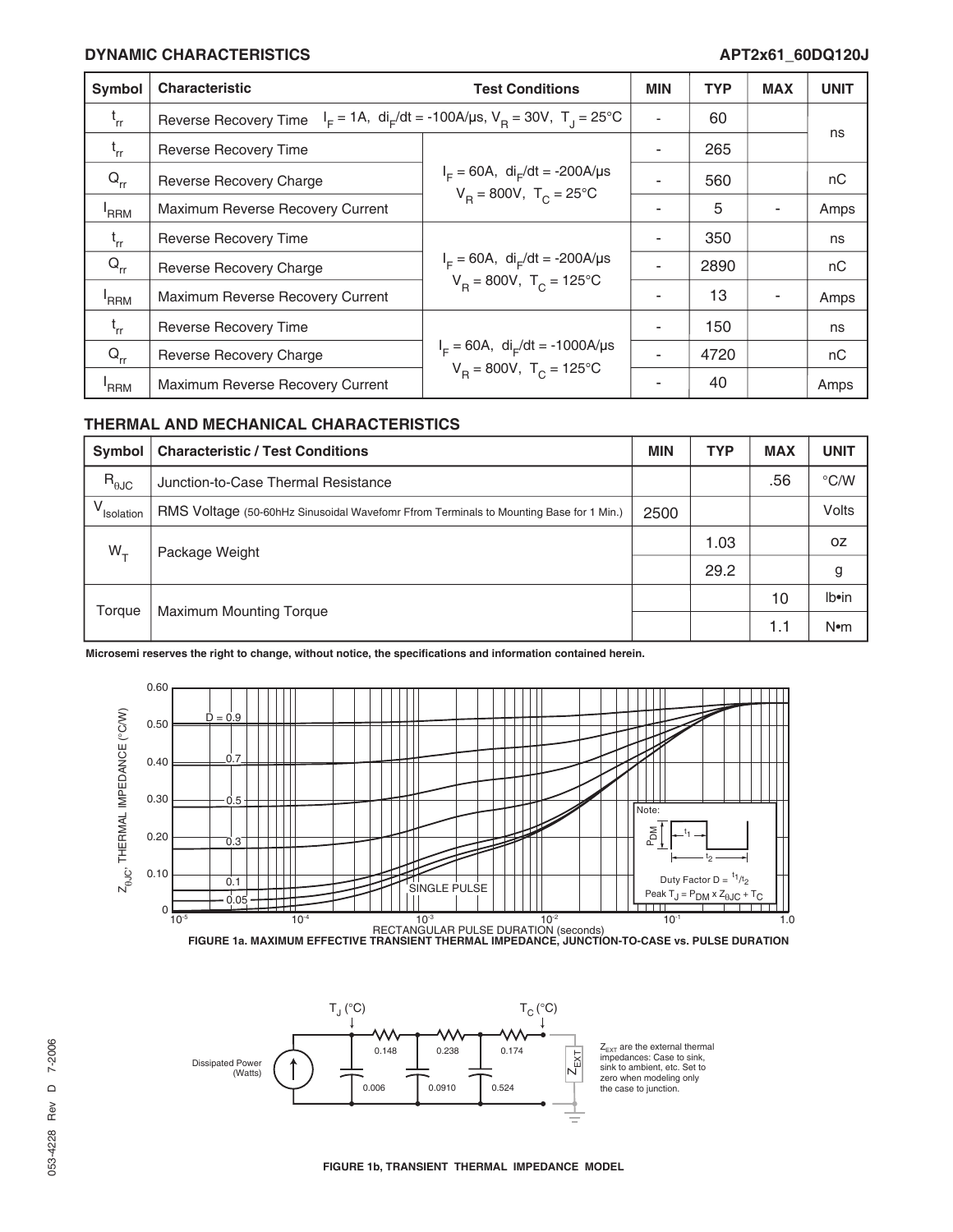



## 7-2006 053-4228 Rev D 7-2006  $\circ$ Rev 053-4228